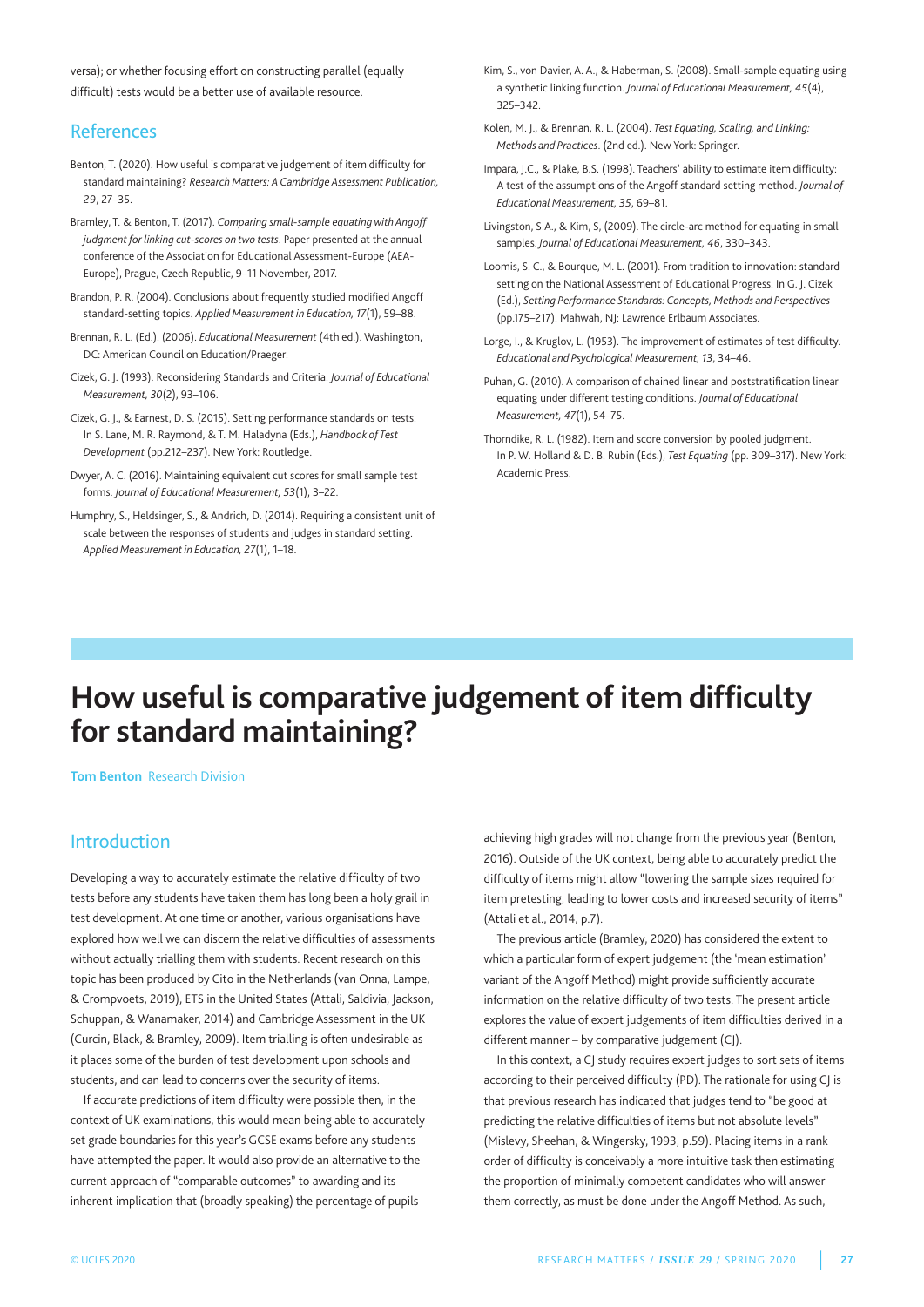a CJ approach may be considered likely to provide better estimates of the relative difficulty of items (Attali et al., 2014).

One type of CJ exercise is a pairwise comparison study where judges are shown two items at a time, and must simply decide which of the pair is more difficult to answer correctly (see, for example, Ofqual, 2015). An alternative approach is rank ordering. As an example of this method, Curcin et al. (2009) presented judges with packs of four items which they had to place into order of difficulty. In either a pairwise comparison or a rank ordering study, each item is typically included in multiple different comparisons undertaken by different judges. The results from all the judgements of all the items by all the judges are combined into a single data set and analysed using the Bradley-Terry model (or similar) to place all of the items on a continuous scale from the easiest to the most difficult. The position of each item on this scale gives a value of PD that might then be used to allow us to infer the relative difficulty of two tests overall.

Of course, it is possible to use a rank ordering approach to judging item difficulty without the need to employ the Bradley-Terry model. For example, perhaps the earliest rank ordering study of this kind (Lorge & Kruglov, 1952) required judges to review all of the items across two tests at once and place them into a single rank order. Having done this, the average rank assigned to a given item across all of the judges provides an estimate of PD.

Existing literature suggests several ways in which estimates of PD from a CJ study might be used to infer the relative difficulty of tests. Usually these rely on linking the estimates of PD for each item to empirical difficulties as defined using item response theory (IRT) or Rasch analysis. An extreme example of this approach, taken by Holmes, meadows and Stockford (2018) and Bramley (2010), is simply to use estimates of PD from a Bradley-Terry model directly as substitutes for empirical estimates of Rasch difficulty. There seems little justification for this approach. The former relate to the probability of a judge considering one item in a pair more difficult than another, whereas the latter relate to the probability of students answering an item correctly. These are clearly distinct concepts and there is no obvious justification for using one as a substitute for the other. In other cases, PD is used as an input to a statistical model to help infer the likely location of empirical item difficulties (e.g., mislevy et al., 1993) or to calibrate item difficulties that have been separately estimated for two tests onto the same scale (van Onna et al., 2019).

Two immediate problems occur in attempting to relate estimates of PD to IRT difficulty parameters. Firstly, from a practical point of view, it is not obvious how items with more than one mark available should be treated. CJ studies will usually only provide a single value for the PD of

each item but in order to use IRT it is necessary to estimate the difficulty of each mark within the item. Secondly, the use of IRT makes it difficult to either calculate or communicate the likely accuracy with which such methods can actually equate two tests.

The aim of this article is to simplify the evidence on the value of comparative judgements of item difficulty for estimating the overall difficulty of tests. To begin with, I will review the evidence on the strength of the relationships between estimates of item difficulty derived from CJ and actual empirical difficulties. After this, I will show how we can combine perceived item difficulties with simple (non-IRt) statistical methods to estimate the relative difficulty of two tests. Crucially, the simple approach will also allow us to assess exactly how accurate equating tests based purely on PD is likely to be in general.

# How strong is the relationship between estimates of PD from paired comparisons and empirical item difficulty?

To investigate the relationship between PD derived from a CJ study and actual item difficulties, I used data from the Office of Qualifications and Examinations Regulation (Ofqual, 2015). This study of the relative difficulty of various mathematics exams included items from six legacy GCSEs in Mathematics offered by OCR. The estimates of PD of each item were published as part of the study (Ofqual, 2015, Appendix B, pp.140–146) and it was possible to link them to empirical data on the performance of students on the same questions and evaluate the strength of the association. Each of the assessments was taken by more than 5,000 candidates, providing ample data for empirical estimates of item difficulty.

Table 1 provides further details of the assessments included in analysis. They each contained between 20 and 40 items. Each test contained both single-mark (dichotomous) and multi-mark (polytomous) items. The empirical difficulty of each item was estimated using its facility. Item facilities are usually presented on a scale from 0 to 100, and represent the mean score on an item expressed as a percentage of the maximum score available. For the items in these six tests the mean facility was close to 50% meaning that, for a typical item, candidates achieved about half of the available marks on average. the standard deviations (SD) of the facilities across items are also shown in Table 1. These show that, although the average facility was generally close to 50% in each test, items with a wide range of difficulties were included.

The most common way to evaluate the strength of the association

#### **Table 1: Correlations between PD and facility for the six Mathematics GCSE papers**

| Unit   | Tier       | Number of items | Number of marks | Mean Facility | SD of Facilities | Correlation of PD<br>and Facility | Residual SD of<br><b>Facilities</b> |
|--------|------------|-----------------|-----------------|---------------|------------------|-----------------------------------|-------------------------------------|
| Unit 1 | Foundation | 30              | 60              | 47.9          | 28.2             | $-0.57$                           | 23.6                                |
| Unit 1 | Higher     | 27              | 60              | 44.9          | 19.8             | $-0.44$                           | 18.1                                |
| Unit 2 | Foundation | 28              | 60              | 45.6          | 21.1             | $-0.50$                           | 18.6                                |
| Unit 2 | Higher     | 22              | 581             | 50.6          | 20.9             | $-0.26$                           | 20.6                                |
| Unit 3 | Foundation | 39              | 100             | 58.2          | 23.6             | $-0.57$                           | 19.7                                |
| Unit 3 | Higher     | 35              | 100             | 68.7          | 22.2             | $-0.48$                           | 19.8                                |

1. the original test had 23 items and 60 marks available. However, one item was omitted from Ofqual's study and so only 22 items and 58 marks are included here.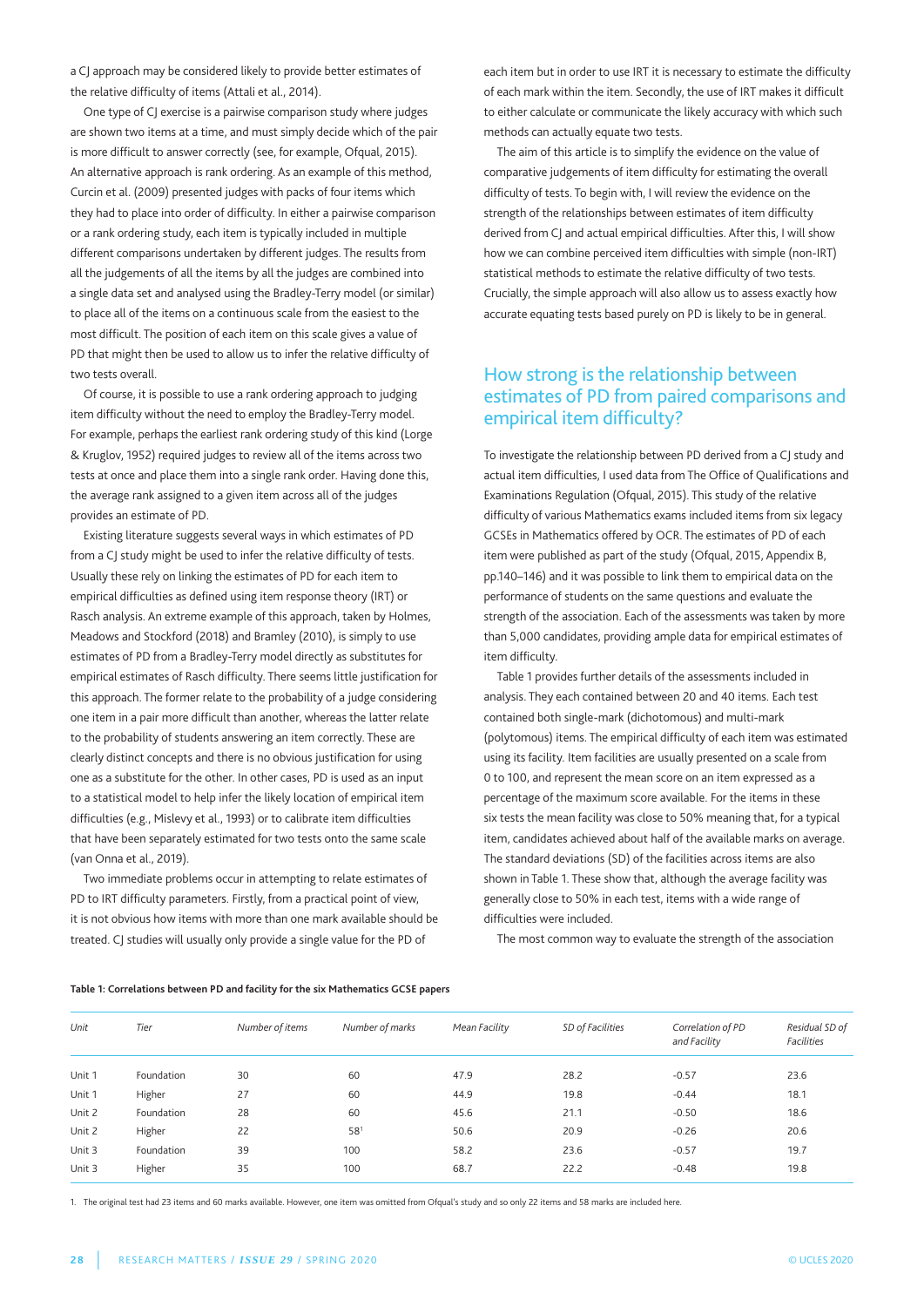between two quantities is to calculate a correlation coefficient. the (Pearson) correlations between PD and empirical facilities are also shown in Table  $1<sup>2</sup>$ . The negative sign of these correlations is expected  $$ items that are perceived to be more difficult are answered correctly less often.

Of more interest is the size of these correlations. In Table 1 the sizes of the correlations between PD and facility range from 0.26 to 0.57. However, it is not immediately clear how to interpret these values. Clearly, there is some relationship between the perceived and actual difficulty of items. However, is the relationship strong enough to be of any value in judging the relative difficulty of, and ultimately in equating, two tests?

To investigate this, I compared the strength of the correlations in Table 1 to the correlations between the overall item facilities and facilities based on very small samples of candidates. For example, for any of the above tests, we might select just one candidate. Then, for each

2. Spearman correlations were of very similar magnitude and (for brevity) are not shown.

3. That is, with 100 separate candidates

item, the facility (based on this one candidate) is zero if they get the item completely wrong, 100 if they get it completely right, and something in between if they achieve some but not all of the marks. the correlation between the item facilities based on this one candidate and item facilities based on the full population can then be calculated. The procedure was repeated 100 times<sup>3</sup> for each of the six assessments to get an idea of what correlation between a facility from one candidate and the overall facility we might expect. The same method was then repeated to estimate the predictive value of data from small samples of two, three, four, five, six, seven, eight, nine and ten candidates.

The results are shown in Figure 1. The dotted lines represent the size of the correlations between PD and facility for each test (see Table 1). The boxplots show the distribution of correlations between facilities from small samples and overall facilities for each sample size across the replications. As can be seen, in most cases, the correlation between PD (based on a CJ study) and facility is very similar to what we might expect to achieve on average by using a sample of *just one candidate*. With a sample of five we can virtually guarantee that the data from even so few candidates will be more predictive of actual item difficulty than a



**Figure 1: Correlations between facilities calculated from small subsamples and full sample facilities for six GCSE Mathematics assessments. The dotted lines show the size of the Pearson correlation between PD and facility in each case.**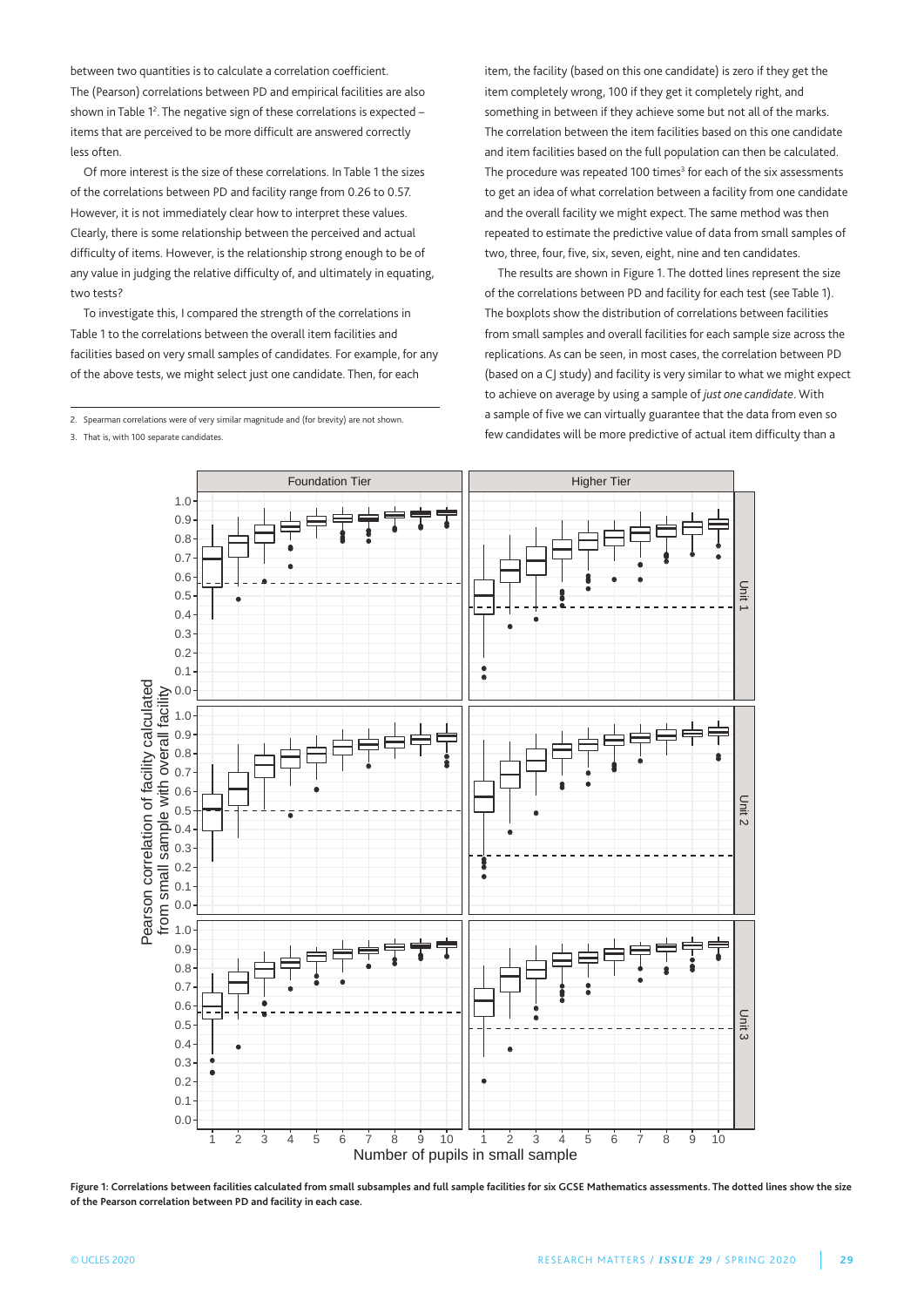CJ study. This immediately suggests that CJ exercises to estimate PD are a very weak source of evidence about the difficulty of items.

#### **An alternative to correlations – the actual accuracy of predictions**

The above analysis suggests that PD cannot be seen as a strong form of evidence. However, it does not necessarily mean such information is useless. Were it possible to get even a single typical student with the correct level of exam preparation and motivation to trial a paper before it goes live, and this could be done without any security concerns, this would likely be considered a very useful resource to test developers. However, in reality this is tricky. For this reason, despite the above results, it is still of interest to explore the accuracy with which PD can predict actual item difficulty in more detail.

Like the analysis above, most studies evaluating the predictive value of PD focus upon correlation coefficients. However, looking at correlations alone can provide a misleading picture. The reason for this is that correlations will tend to increase along with the spread of values included in the study. For example, imagine that some basic mathematics questions asking students to add two single digit numbers had been added to the above exams. Such questions would have been self-evidently easier than any other items in the exams and the vast majority of students would have answered them correctly. Thus, including such questions would make it easier for experts to correctly distinguish the relative empirical difficulty of at least some of the items, and the correlations between PD and facility would increase.

This same effect exists (perhaps in a less extreme form) whenever we use correlations to assess the strength of associations. In the current context, the greater the spread of actual item difficulties within a test, the easier it will be for experts to discern this, and the higher the correlation between PD and facility will be. Ultimately, a more useful way to understand the value of PD is to actually calculate how accurately we can predict item facilities. That is, if we were to use PD to predict the likely facility of a new item (for the same population of students), how close would that prediction be to the actual facility?

Because it is helpful for the calculations that follow in the next section, rather than evaluating the average size of differences between predicted and actual values (the mean absolute differences), we will actually use the square root of the mean squared differences (the residual standard deviation). Residual standard deviations are higher than mean absolute differences but, very broadly speaking, can be interpreted in the same way in that both give an idea of the typical difference between predicted and actual facilities.

Residual standard deviations of facilities given PD are provided in the final column of Table 1. They can actually be calculated from the overall standard deviation of facilities in each test, the correlation between facility and PD, and the number of items in the test using the formula below:

Residual SD of Facility = SD(Facility) 
$$
\sqrt{\frac{(1 - r^2)(n - 1)}{(n - 2)}}
$$
 (1)

where *r* is the correlation between PD and facility, and n is the number of items in the test. The terms relating to the number of items in the above formula adjust for the fact that a regression line will be fitted to the existing data on actual facilities. As such, without this correction, we would probably overestimate the likely accuracy of future predictions in brand new data sets.

The values in Table 1 indicate that PD allows empirical facilities to be predicted to within a little under 20% on average<sup>4</sup>. Crucially, by comparing these values to the overall standard deviation of facilities in each test (as Table 1 shows, these are around 22), we can see that this level of accuracy is only marginally better than could be achieved by simply guessing that all items would have a facility near the average for that test. That is, having a value for the PD of each item only marginally improves the accuracy with which we can predict empirical difficulty. We can also see that the tests displaying the highest correlation between PD and facility are not associated with predictions of facility actually being more accurate. For example, the Unit 1 Foundation tier test displayed one of the highest correlations between PD and facility but also had the highest residual standard deviations (i.e., the worst predictive accuracy).

Figure 2 allows a visual exploration of the same idea. The charts show the associations between PD and facility with a regression line shown in blue in each case. We can see that, within each assessment there is a clear relationship between PD and facility. However, there is nearly the same spread in empirical facilities for any fixed value of PD as there is overall. Around a third of the empirical facilities in Figure 2 are more than 20 percentage points away from what would be predicted based on PD.

The above results illustrate the problem of relying on correlations alone to assess the value of PD. To illustrate this further, analysis was also undertaken evaluating the association between PD of items and the percentage of candidates that answered each item fully correctly (i.e., achieved all of the available marks). This analysis showed that the correlations increased and now ranged between -0.39 and -0.73. This could be taken as indicating that PD was more predictive of the percentage of candidates answering items fully correctly than of facility. However, further analysis revealed that the actual accuracies of predictions were, in fact, worse than the accuracies of predictions of item facility (shown in Table 1). Specifically, even as the correlations increased, the residual standard deviations also increased. In other words, reporting correlations alone may not give the most appropriate picture of the value of PD.

### **The actual accuracy of predictions based on PD for previous studies**

the results above give a potentially disappointing picture of the accuracy with which PD can predict empirical difficulty. This is in contrast to some academic literature on this subject which presents a more positive picture of the potential of PD. To investigate this discrepancy further, results from a number of previous studies of this type are shown in Table 2. These results should not be taken as representing a systematic review of all of the articles on this issue. They simply reflect a number of articles that I am familiar with, presenting a range of views on the value of PD.

All of the studies listed in Table 2 except one (Humphry, Heldsinger, & Andrich, 2014) made use of a CJ approach to eliciting item difficulties. This exception was included simply to represent the fact that studies using methods other than CJ also occasionally claim that judges can successfully estimate the relative difficulty of items and to ensure that at least one such non-CJ study was subjected to some scrutiny.

For each study in Table 2, I have identified the reported correlation between PD and facility. In several cases, the authors reported Spearman

<sup>4.</sup> The mean absolute difference between predicted and actual facilities is 16%.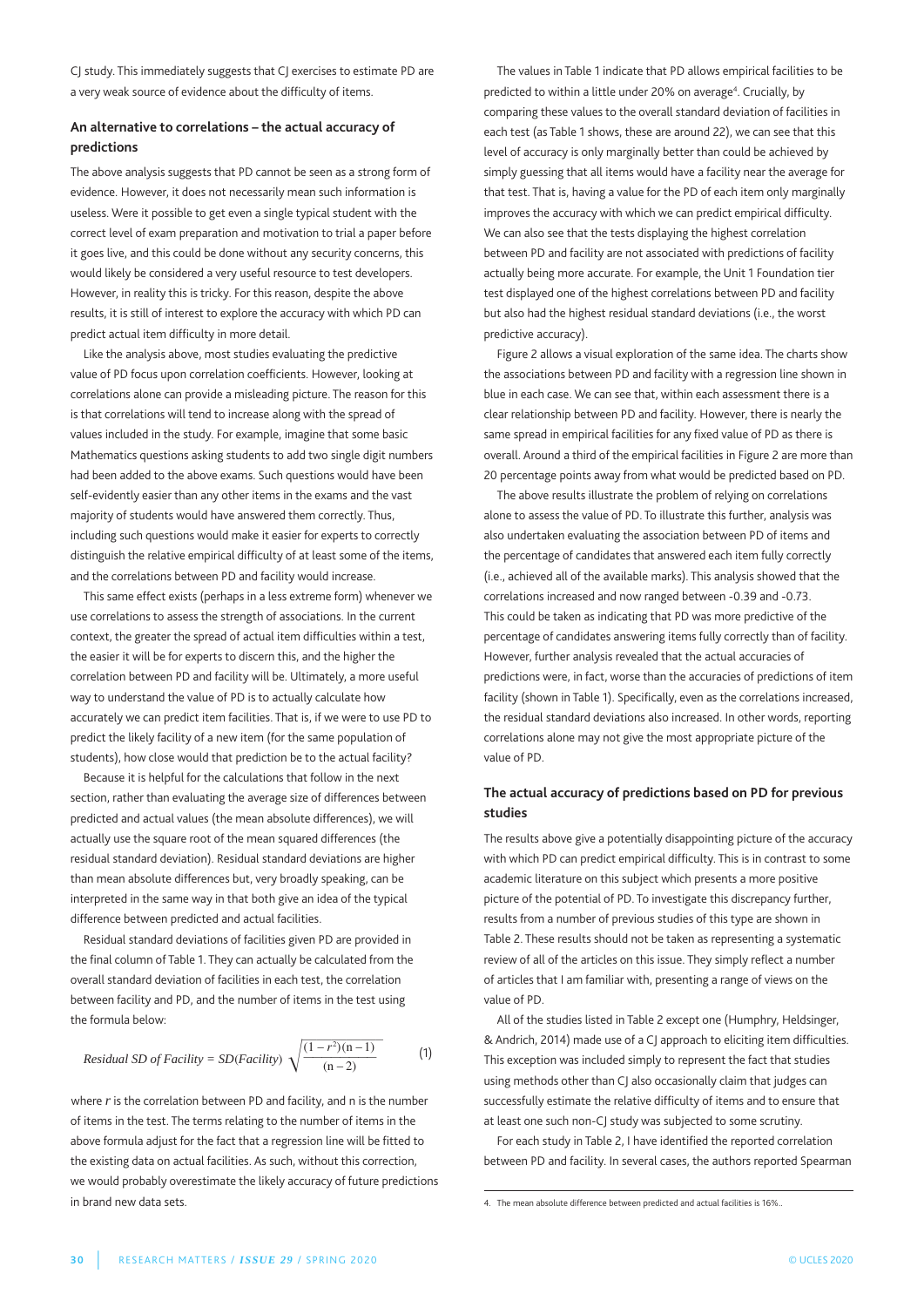

**Figure 2: Relationship between PD and item facility for each Mathematics GCSE unit.**

(i.e., rank correlations) rather than Pearson correlations, however, this should not make a major difference to results. Indeed, in several cases, by analysing data within scatterplots I was able to verify that the Pearson correlations would give similar values. The article by Humphry et al. (2014) did not present the correlation at all and it was necessary to estimate its value based on data contained within a figure in the article. As can be seen, the values of the correlations vary considerably between studies. For example, on the one hand, the study by Attali et al. (2014) found a correlation between PD and empirical difficulty close to 0.8, leading the authors to conclude that "contrary to previous investigations, judges are able to discriminate quite well between easier

and harder items when they are given a comparative judgment task" (p.6). At the other end of the spectrum, Curcin et al. (2009) found a correlation of just 0.18 between PD and facility for a particular multiple choice test and were left to "speculate why rank ordering failed to elicit consistently valid judgements about question difficulty" (p.6). thus, focussing purely on correlations gives the impression of CJ sometimes being a highly effective means to estimate item difficulty and sometimes being almost entirely ineffective.

table 2 also provides the standard deviations of the facilities of items included in each study and, based on these and the formula provided above, the estimated residual standard deviation of facilities. Note that

| Author                   | Assessments studied                                             | Method                                                         | Number<br>of items | SD of<br>Facilities | Correlation of<br>PD and Facility | Residual SD<br>of Facilities |
|--------------------------|-----------------------------------------------------------------|----------------------------------------------------------------|--------------------|---------------------|-----------------------------------|------------------------------|
| Humphry et al. (2014)    | Multiple choice Year 7 reading test                             | Angoff procedure                                               | 35                 | 25.3                | $-0.80$                           | 15.4                         |
| Lorge and Kruglov (1952) | High school admissions tests in<br>arithmetic                   | All items ranked by four judges.<br>Average the item rankings. | 86                 | 25.1                | $-0.84$                           | 13.7                         |
| Attali et al. (2014)     | <b>SAT Mathematics</b>                                          | Ranking of seven items by one judge                            |                    | 28.2                | $-0.795$                          | 18.9                         |
| Ofqual (2018)            | <b>AS Level Mathematics</b>                                     | Formal pairwise comparisons                                    | 554                | 19.2                | $-0.49$                           | 16.8                         |
| Ofqual (2017)            | <b>GCSE Biology</b>                                             | Formal pairwise comparisons                                    | 351                | 23.4                | $-0.50$                           | 20.3                         |
| Curcin et al. (2009)     | Multiple choice test in Administration                          | Formal rank ordering                                           | 30                 | 22.4                | $-0.34$                           | 21.4                         |
| Curcin et al. (2009)     | Multiple choice test in Road Haulage<br>and Passenger Transport | Formal rank ordering                                           | 30                 | 16.9                | $-0.18$                           | 16.9                         |

**Table 2: Correlations and residual SD of facilities for studies in existing literature**

5. median value for correlation across 825 packs of seven items each of which were assessed by a single judge.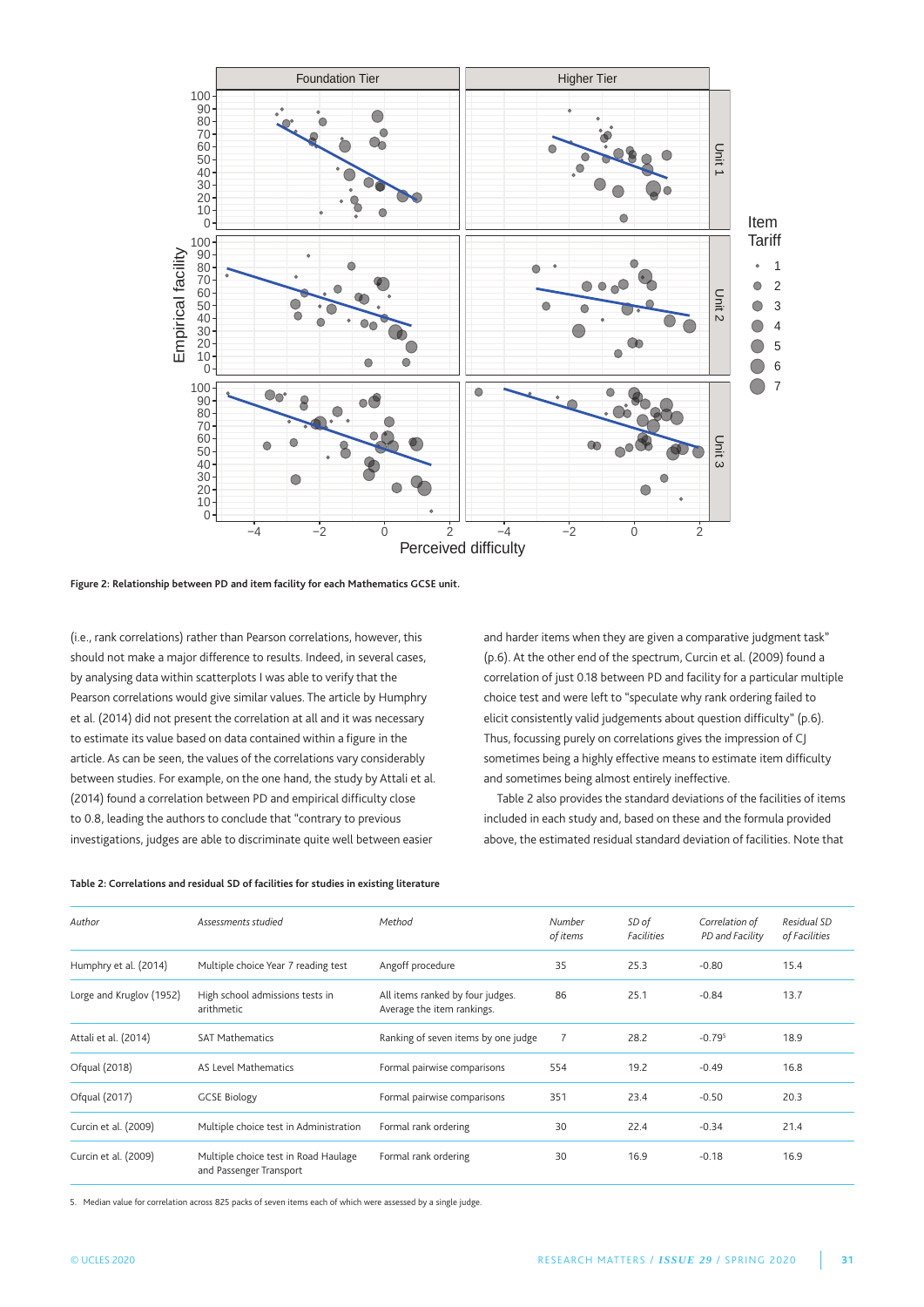in only one of the studies (Lorge & Kruglov, 1952) was the standard deviation of item facilities reported in the original work. In the other cases, it was necessary to either calculate the standard deviation by reading the empirical data for individual items from plots, or to estimate it by careful reading of the information that was provided. For this reason, although Curcin et al. (2009) studied eight separate tests, only two indicative examples are included in Table 2. Similarly, although Ofqual (2017) analysed six separate Science assessments (two Biology, two Chemistry and two Physics tests), with correlations between PD and facility ranging from -0.50 to -0.36 (see Ofqual, 2017, Appendix C), it was only possible to include a single Biology test in the analysis here.

Studying the residual standard deviation of facilities given PD leads to a very different set of conclusions to looking at correlations alone. In particular, we can see that, despite the range of correlations in Table 2, there is far less difference in the actual accuracy with which PD could predict facility in each study. In particular, we can see that the high correlation reported by Attali et al. (2014) was associated with a residual standard deviation of 18.9, whereas for the study with the low correlation reported by Curcin et al. (2009) the residual standard deviation was 16.9. That is, contrary to what we might expect given the tone of the conclusions, the latter study was able to produce more accurate predictions of item facilities than the former.

The point here is not that PD is always equally predictive of actual difficulty. It is perfectly plausible that it is easier for judges to assess the relative difficulty of arithmetic questions aimed at pre-high school children (Lorge & Kruglov, 1952) than it is to perform the same task for Biology questions aimed at older teenagers (Ofqual, 2017). However, it is clear that previous attempts to use PD cannot be classified as successes or failures based on the correlation between PD and facility alone. More importantly, the actual accuracy with which PD can predict empirical difficulty is similar enough across both previous studies (Table 2) and the data sets we are analysing in this article (Table 1), that the following sections regarding the accuracy with which we can equate tests based on PD should generalise reasonably well across contexts beyond GCSE mathematics.

#### **How accurately can we equate tests using PD?**

We have seen above that PD is not a particularly good predictor of empirical difficulty and that the level of accuracy is fairly consistent across different studies. However, it might be hoped that, once PDs are aggregated across items to whole tests, the various errors will cancel out, leading to a good way of judging the relative difficulty of assessments. For example, Holmes et al. (2018) conclude that "providing there are no systematic biases in judging expected difficulty of items from different exam boards, the median and spread of predicted item difficulty for a paper will represent the actual difficulty of that paper reasonably well" (p.386).

This section considers this question in more detail. That is, given the accuracy with which we can predict item facilities, how well can we predict the difficulty of a whole test? For simplicity, we will imagine that the difficulty of a test is adequately represented by the mean score that would be achieved on it by a given population of students. For example, imagine we knew that the mean score on last year's test was 50 out of 100. Then, using the PD of items and a predictive model devised using the previous year's empirical data, we predicted that for the same set of students, the mean score of this year's test would be 55 out of 100. We might reasonably conclude that this year's test was five marks easier than last year's. Thus, we might expect that grade boundaries should be about five marks higher this year than last year. Such reasoning is the basis for a type of statistical equating (i.e., calibrating tests against one another), known as mean equating. For grade boundaries that are reasonably close to the mean this approach is fairly easy to justify. If grade boundaries are a long way from the mean then this method is less justifiable. However, it may still provide a useful starting source of evidence. For example, it might be used as an input to a more sophisticated small-sample approach, such as circle-arc equating (Livingston & Kim, 2009). Either way, exploring the accuracy with which we expect to be able to predict the mean test scores for a fixed population provides a simple mechanism to help us explore the value of PD for equating tests.

On the basis of the above argument, we approximate how accurately we can equate tests using PD by the accuracy with which we can predict test means. Specifically, we want to calculate the standard error of a predicted test mean based upon the PDs of all the items in the test – that is, the expected root mean square error. To begin with, we note that the mean score on a whole test is simply the sum of the mean scores on the individual items. That is,

Predicted test mean = 
$$
\sum
$$
 Predicted item mean (2)

Next, if we assume a best case scenario that errors in predicted item means are independent (as opposed to consistently systematically biased), then the squared error of the predicted test mean (technically referred to as the "variance") will be equal to the sum of the squared error in the predicted item means. Mathematically, we write these concepts as:

$$
SE(predicted test mean) = \sqrt{Variance(test mean | PDs)}
$$
  
\n
$$
\sqrt{\sum Variance(item mean | PD)}
$$
 (3)

Next, we note that the mean score on an item is just its facility (divided by 100) multiplied by the number of available marks. As such, the squared error in the item mean will be the square of the error in the facility multiplied by the maximum number of marks. From tables 1 and 2 we can see that the residual standard deviation of item facilities given PDs tends to be about 20 (20% of the item maxima). Thus, the expected squared error of the mean score on an item given PD will be equal to  $(0.2 * item max)^2$ . Thus, continuing the mathematical formula above, the standard error with which we can predict the mean score on a test using item PDs is approximated by:

$$
SE(predicted test mean) \approx \sqrt{\sum (0.2 * item max)^2}
$$
  
= 0.2 $\sqrt{\sum item max^2}$  = RSSIM (4)

The final term in the above equating (the RSSIM) was introduced in Benton (2019) and is just the square root of the sum of the squared item maxima. Its occurrence in the above formula relates to the fact that we would expect to be able to predict mean scores from item PDs more accurately for a test consisting of many low tariff items than that for one consisting of a few items worth many marks. This makes sense as if we have a greater number of items there is more chance for errors in predicted item means to cancel out.

The above formula suggests that the accuracy with which we can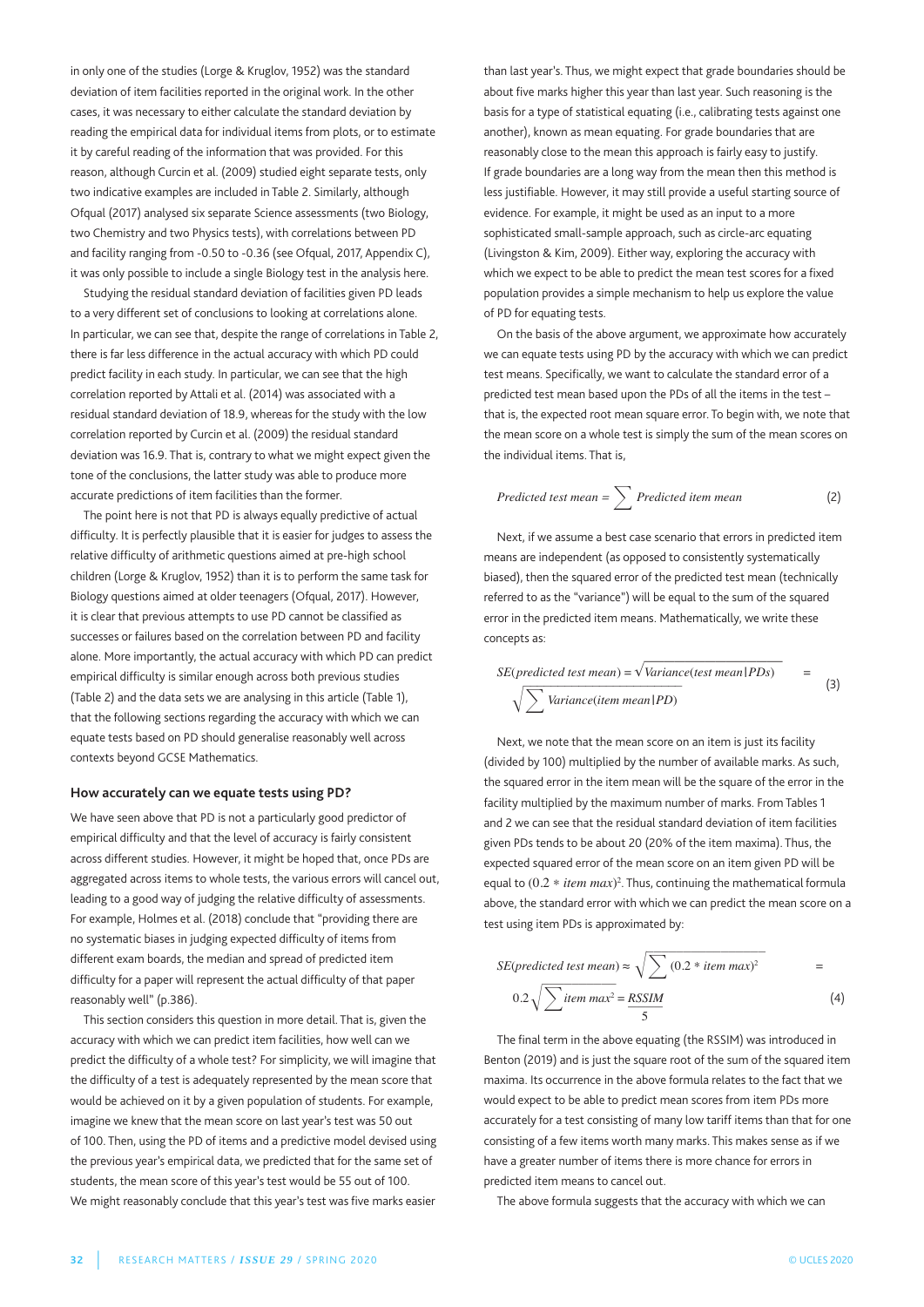predict test means based on item PDs is approximated by the RSSIm divided by five. Table 3 illustrates the implications of this formula for the six GCSE mathematics tests in analysis. For each of the tests we have calculated the RSSIm. For example, the Unit 1 Foundation tier test consisted of twelve 1-mark items, ten 2-mark items, four 3-mark items and four 4-mark items. Thus, the RSSIM was equal to:

# $\sqrt{(12 * 1^2 + 10 * 2^2 + 4 * 3^2 + 4 * 4^2)} = \sqrt{152} = 12.3.$

Using the above formula, we can estimate the expected standard error of a predicted test mean as a fifth of this value. For example, for the Foundation tier Unit 1, we estimate that the standard error of predicted test mean is 12.3/5=2.5 marks. For this same test, using common statistical practice, we can infer that a 95% confidence interval for the predicted mean would cover a range of plus or minus double this standard error, that is plus or minus roughly five marks. Thus, by assuming that the accuracy with which we can predict the mean gives a

#### **Table 3: Expected accuracies with PD**

| Unit   | Tier       | Number<br>of items | Number<br>of marks | <b>RSSIM</b> | Standard<br>errors on<br>predicted<br>boundaries | Width of<br>95%<br>confidence<br>interval for<br>boundaries |
|--------|------------|--------------------|--------------------|--------------|--------------------------------------------------|-------------------------------------------------------------|
| Unit 1 | Foundation | 30                 | 60                 | 12.3         | 2.5                                              | 9.7                                                         |
| Unit 1 | Higher     | 27                 | 60                 | 13.4         | 2.7                                              | 10.5                                                        |
| Unit 2 | Foundation | 28                 | 60                 | 13.0         | 2.6                                              | 10.2                                                        |
| Unit 2 | Higher     | 22                 | 58                 | 13.9         | 2.8                                              | 10.9                                                        |
| Unit 3 | Foundation | 39                 | 100                | 18.2         | 3.6                                              | 14.2                                                        |
| Unit 3 | Higher     | 35                 | 100                | 18.3         | 3.7                                              | 14.4                                                        |

good approximation to how accurately we can position grade boundaries; we infer that on the basis of PD alone, the grade boundaries for this test might reasonably be set anywhere within a range of ten marks. Given that this whole test has a maximum of just 60 marks, this is only the vaguest sense of where grade boundaries should be placed.

#### **Further illustration using split halves**

this section provides an empirical illustration of the extent to which PDs of items might allow an accurate assessment of the relative difficulty of tests. to explore this, I used data from the Foundation tier Unit 3 paper. This paper was chosen as it included the largest number of items and also displayed the largest correlation between perceived and empirical item difficulties (see Table 1).

The items within this paper were randomly split into two half-papers, such that each half-paper consisted of 50 marks. The empirical mean score of each half-test was calculated to indicate the actual relative difficulty of the two tests. The weighted mean PD was also calculated for each test with more weight given to items worth a larger number of marks<sup>6</sup>. Giving more weight to PDs of items with more marks reflects the way we would use PD to predict mean test scores. The weighted mean PD provided an indication of the overall PD of each half-test. this process (split items into half-tests; calculate mean scores; calculate mean weighted PDs) was then repeated 100 times.

Across the 100 replications, Figure 3 compares the difference in PD of half-tests to the difference in means (i.e., actual difficulty). As can be seen, there is clearly some relationship between perceived and actual difficulty but it could hardly be described as providing an accurate basis for equating. For example, it is clear that where half-tests are of equal PD, there are instances of one half-test being around five marks

6. Using the weighted median PD was also trialled but was found to make no substantial difference to the final results.



**Figure 3: The relationship between differences in mean PD of two half-papers and differences in empirical mean scores. A fitted regression line is shown in blue.**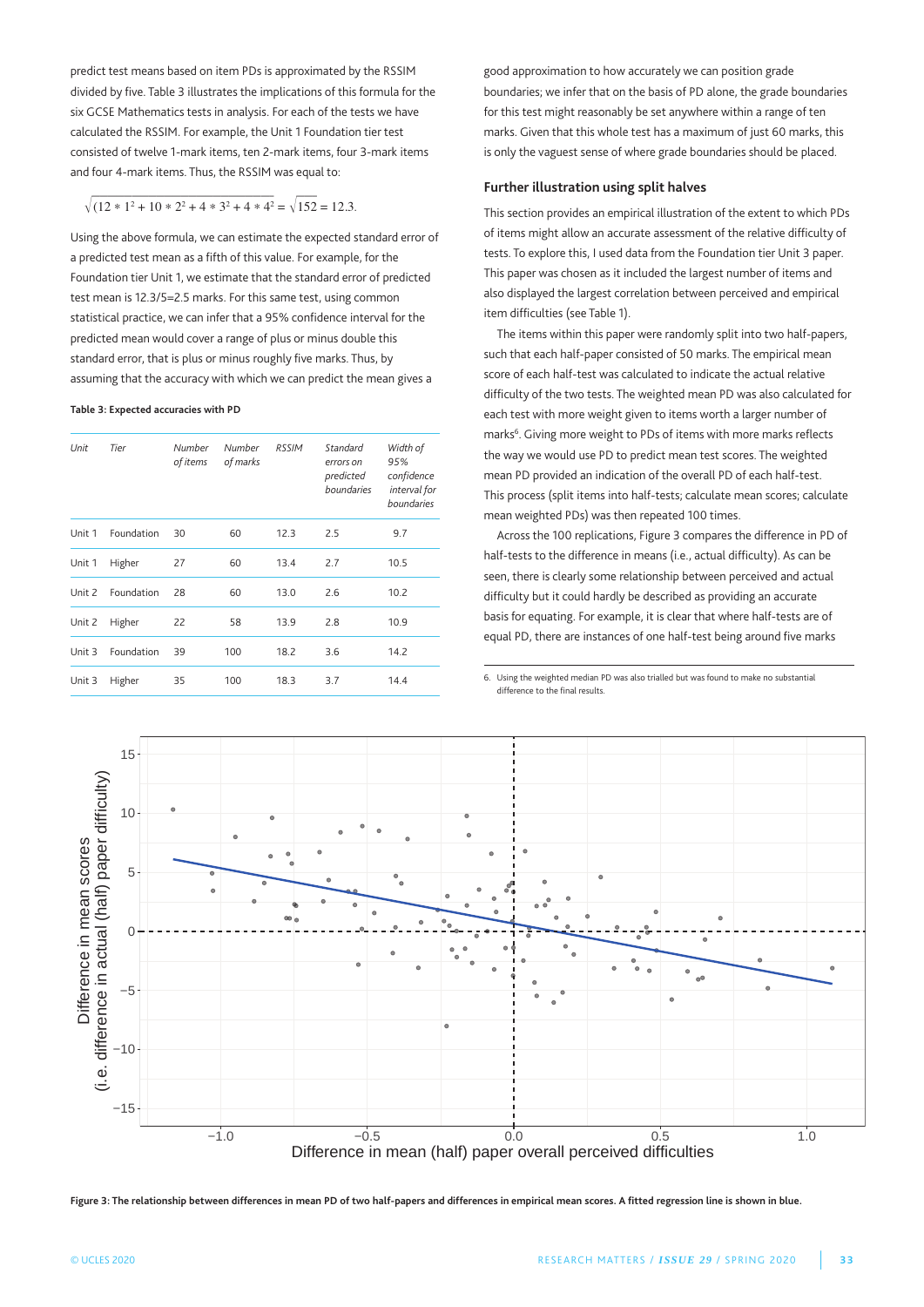(out of 50) easier than the other. Furthermore, PD does not even provide a reliable idea of the direction of difference in difficulty. Specifically, in 28 out of the 100 cases analysed, the direction of difference in PD was inconsistent with the direction of difference in means (i.e., a half-paper was perceived as more difficult when it was actually easier).

# **Conclusion**

This article has shown that PD is not a particularly good predictor of actual item difficulties. Specifically:

- On average, the predictive value of PD derived from a CJ exercise is roughly equivalent to the value of empirical data from just one student.
- For a fixed level of PD, item facilities have a standard deviation of about 20 percentage points. In other words, items that are perceived as equally difficult can have substantially different empirical difficulties.
- <sup>l</sup> Broadly speaking, this level of predictive accuracy holds even for existing studies that have reported high correlations between perceived and empirical difficulty.

the analysis comparing the relative value of small samples of students and expert judgement suggests the intriguing possibility that we may generate better evidence if the subject experts involved in studies of item difficulty were replaced with the same number of students taking part in item trials. It may be argued that, because students would be far less well prepared and motivated in such an exercise than in a highstakes exam, this would not provide an accurate idea of the actual relative difficulty of items. However, this view is not necessarily supported by the evidence. For example, in developing tests for use in primary school schools in England, the Standards and Testing Agency (StA) routinely trials all items with around one thousand pupils before they are used in live settings (StA, 2018). Estimates of item difficulty from these low-stakes trials are very highly correlated with difficulties estimated using live exam data. For example, for the Key Stage 2 Mathematics test taken in 2017 the correlation between IRT difficulty thresholds estimated from the two different sources of data was 0.976<sup>7</sup>.

this article has also shown that it is not correct to assume that, when aggregated to the level of whole test papers, PD will provide an accurate means to judge the relative difficulty of two assessments. Equation 4 shows how to estimate the likely reliability of setting grade boundaries based on PD. For the GCSE mathematics tests explored in this article the formula suggested that, given item PDs, a given grade boundary could reasonably be positioned at any score across a range covering roughly one sixth of the maximum available. This estimated level of accuracy is consistent with the simulations reported in Bramley (2020) for the situation where Angoff judgements of difficulty and actual item difficulties have a correlation of 0.6. This level of precision cannot be described as an accurate idea of where grade boundaries should be positioned. It should be noted that even achieving this level of accuracy requires an assumption that the items in the tests being compared come from the same "population" in some sense, and that there is no

systematic reason for the items in one test being harder (relative to PD) than those in another. In practice, such systematic biases can occur. For example, Ofqual (2017, Appendix A) provides an example where, given equal PD, items produced by one assessment agency were systematically harder than those produced by another. As such, the formula provided in this article should be seen as giving a best-case view of the accuracy of the approach.

Finally, it is worth noting that, within each of the GCSE mathematics tests that were analysed, variations in item facilities were barely any lower for fixed levels of PD than they were overall. That is, simply guessing that each item would display an average level of difficulty for the given test provides nearly as accurate a prediction of individual item difficulties as a full CJ exercise to elicit PDs. This, in turn, implies that knowing the PDs of new items, and the relationship between PD and empirical difficulty in the past, is hardly any more informative than just knowing the average difficulty of items within a particular paper historically.

thinking about this from a practical perspective, the issue we are trying to solve is that we do not know how difficult the questions in current exam papers are. However, we do know how difficult they tended to be in the past. The results in this article indicate that PD does not add much new useful information to this. Therefore, we must conclude that the accuracy of using PDs to set grade boundaries is hardly any different from simply assuming that tests made to the same design specifications will always be equally difficult over time and, thus, that grade boundaries should remained fixed. The idea of using fixed grade boundaries over time has been suggested before (Bramley, 2012; Bramley, 2018). Whilst I am not necessarily recommending such an approach, it has to be conceded that it is hard to be in favour of the use of PDs for setting grade boundaries whilst objecting to the use of fixed grade boundaries.

In fact, for GCSEs and A Levels in England, PD already plays some role in the creation of test papers. Specifically, item writers are already required to identify the target level of each item. Usually this is expressed in terms of the grades available on the test and indicates the expected level of skill required to answer the question. As items are assembled into tests, a specification grid is used to ensure that the proportion of items at each level (as well as the balance of different topics) is kept consistent from year to year. Thus, a mechanism already exists to ensure that PD should remain reasonably constant over time, and, as such, we might expect the grade boundaries to remain constant. Given this, setting grade boundaries using CJ of the perceived difficulties of items could be seen as an expensive way of deciding that we ought to keep grade boundaries fixed over time. Whether this is a good idea is a wider question for further research.

# References

- Attali, Y., Saldivia, L., Jackson, C., Schuppan, F., & Wanamaker, W. (2014). Estimating Item Difficulty With Comparative Judgments. *ETS Research Report No. RR-14-39.* Princeton, NJ: Educational Testing Service. Retrieved from: http://dx.doi.org/10.1002/ets2.12042.
- Benton, T. (2016). Comparable Outcomes: Scourge or Scapegoat? Cambridge Assessment Research Report. Cambridge, UK: Cambridge Assessment.
- Benton, T. (2019). Which is better: one experienced marker or many inexperienced markers? *Research Matters: A Cambridge Assessment publication, 28*, 2–10.

<sup>7.</sup> Correlation provided by the Standards and testing Agency under the Freedom of Information Act 2000.